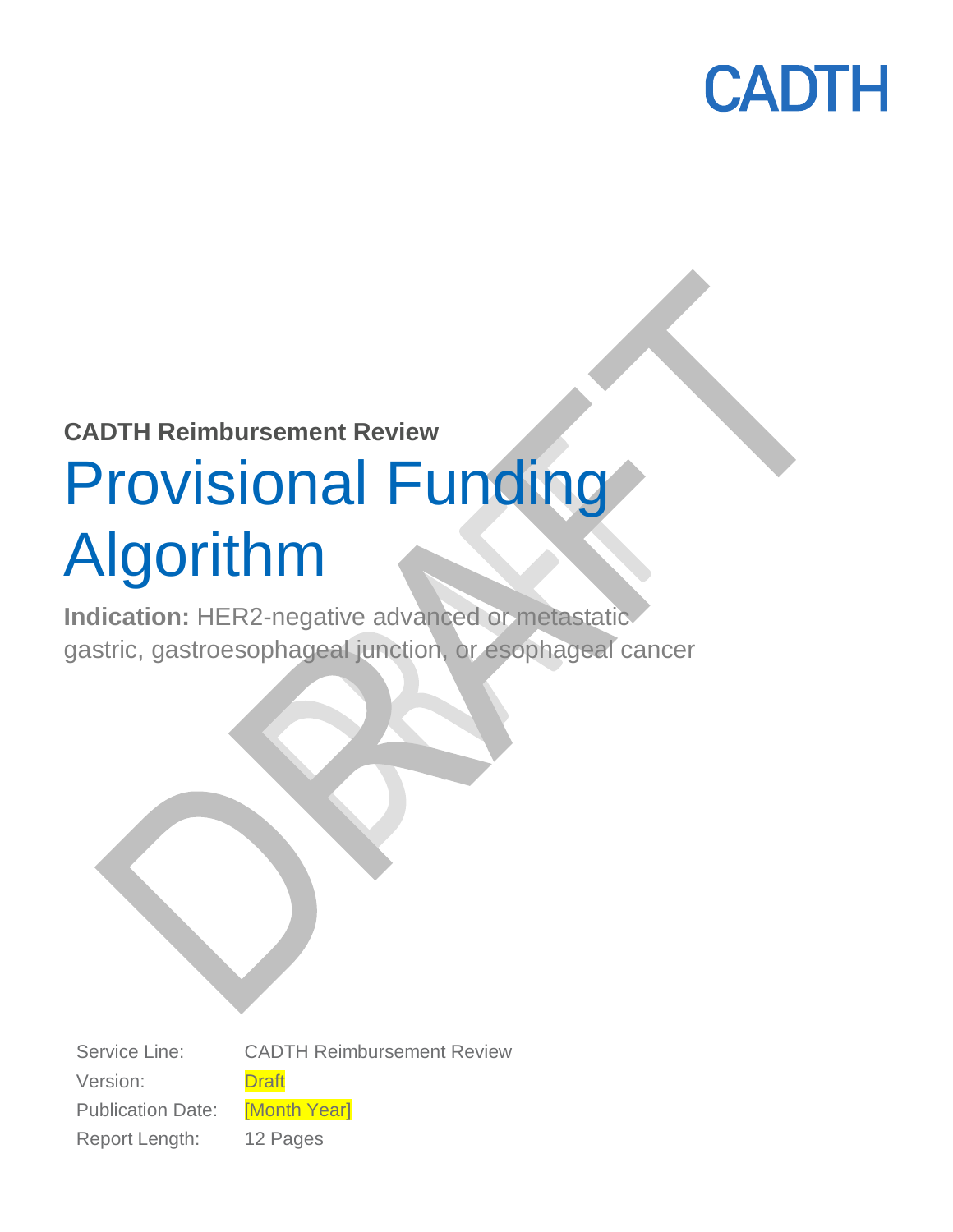Disclaimer: The information in this document is intended to help Canadian health care decision-makers, health care professionals, health systems leaders, and policy-makers make well-informed decisions and thereby improve the quality of health care services. While patients and others may access this document, the document is made available for informational purposes only and no representations or warranties are made with respect to its fitness for any particular purpose. The information in this document should not be used as a substitute for professional medical advice or as a substitute for the application of clinical judgment in respect of the care of a particular patient or other professional judgment in any decision-making process. The Canadian Agency for Drugs and Technologies in Health (CADTH) does not endorse any information, drugs, therapies, treatments, products, processes, or services.

While care has been taken to ensure that the information prepared by CADTH in this document is accurate, complete, and up-to-date as at the applicable date the material was first published by CADTH, CADTH does not make any guarantees to that effect. CADTH does not guarantee and is not responsible for the quality, currency, propriety, accuracy, or reasonableness of any statements, information, or conclusions contained in any third-party materials used in preparing this document. The views and opinions of third parties published in this document do not necessarily state or reflect those of CADTH.

CADTH is not responsible for any errors, omissions, injury, loss, or damage arising from or relating to the use (or misuse) of any information, statements, or conclusions contained in or implied by the contents of this document or any of the source materials.

This document may contain links to third-party websites. CADTH does not have control over the content of such sites. Use of third-party sites is governed by the third-party website owners' own terms and conditions set out for such sites. CADTH does not make any guarantee with respect to any information contained on such third-party sites and CADTH is not responsible for any injury, loss, or damage suffered as a result of using such third-party sites. CADTH has no responsibility for the collection, use, and disclosure of personal information by third-party sites.

Subject to the aforementioned limitations, the views expressed herein do not necessarily reflect the views of Health Canada, Canada's provincial or territorial governments, other CADTH funders, or any third-party supplier of information.

This document is prepared and intended for use in the context of the Canadian health care system. The use of this document outside of Canada is done so at the user's own risk.

This disclaimer and any questions or matters of any nature arising from or relating to the content or use (or misuse) of this document will be governed by and interpreted in accordance with the laws of the Province of Ontario and the laws of Canada applicable therein, and all proceedings shall be subject to the exclusive jurisdiction of the courts of the Province of Ontario, Canada.

The copyright and other intellectual property rights in this document are owned by CADTH and its licensors. These rights are protected by the *Canadian Copyright Act* and other national and international laws and agreements. Users are permitted to make copies of this document for non-commercial purposes only, provided it is not modified when reproduced and appropriate credit is given to CADTH and its licensors.

**About CADTH:** CADTH is an independent, not-for-profit organization responsible for providing Canada's health care decision-makers with objective evidence to help make informed decisions about the optimal use of drugs, medical devices, diagnostics, and procedures in our health care system.

**Funding:** CADTH receives funding from Canada's federal, provincial, and territorial governments, with the exception of Quebec.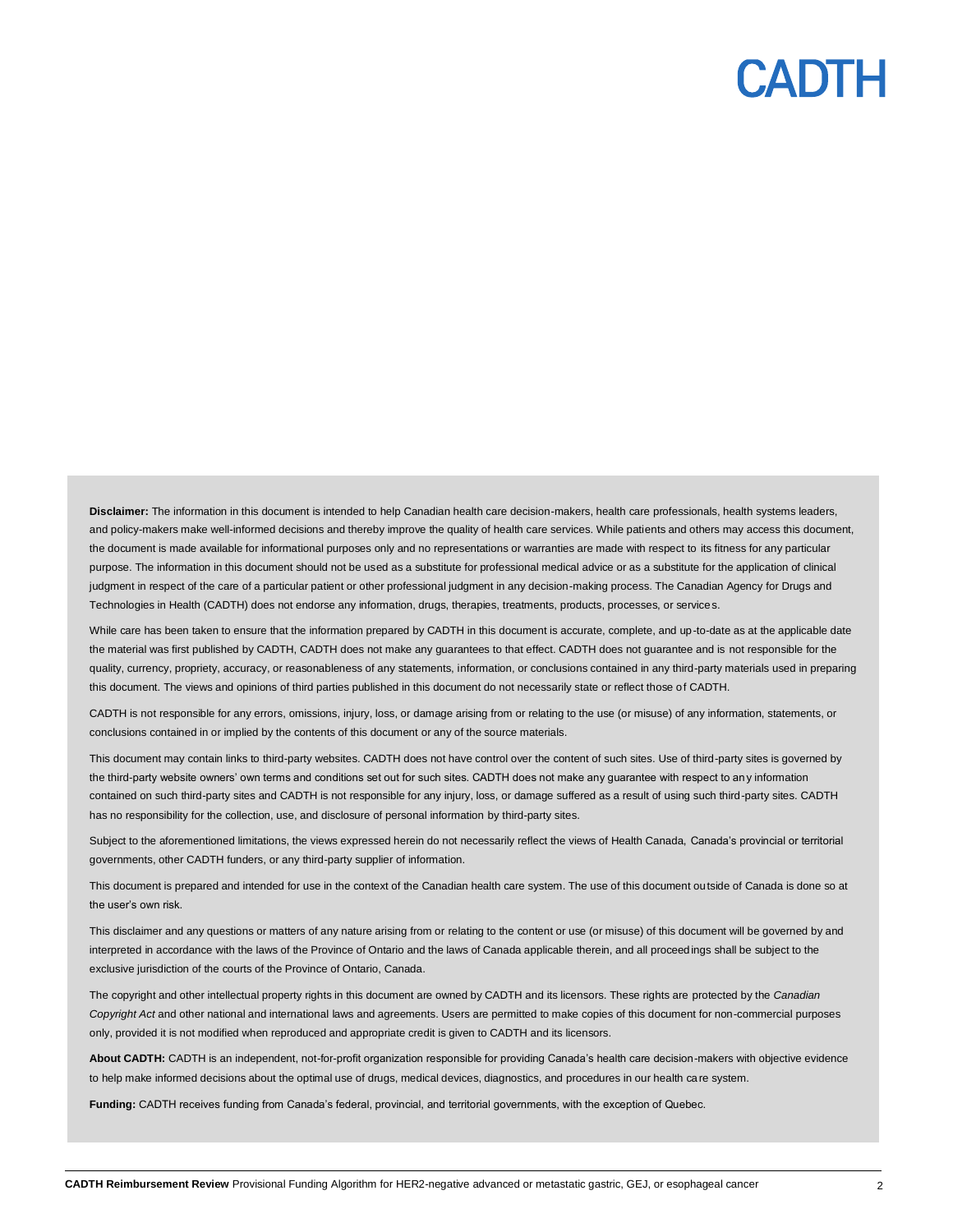## PADTH

### **Key Messages**

- When human epidermal growth factor receptor 2 (HER2) status cannot be determined, patients should be eligible for first-line chemotherapy plus immunotherapy.
- While awaiting HER2 test results, chemotherapy can be started alone and immunotherapy can be added once HER2-negative status is confirmed.
- Patients with gastric adenocarcinoma should only be eligible for nivolumab, patients with esophageal squamous cell carcinoma should only be eligible for pembrolizumab, and patients with esophageal or gastroesophageal junction (GEJ) adenocarcinoma should be eligible for either nivolumab or pembrolizumab.
- The addition of immunotherapy to chemotherapy in the first line should not impact the sequencing of subsequent lines of therapy.

### **Background**

The provisional funding algorithm process is used to provide advice when the drug programs have indicated that there is need to establish an appropriate place in therapy for the drug under review relative to alternative treatments that are currently reimbursed by the drug programs, including the impact on the appropriate sequencing of treatments for the purposes of reimbursement. The creation of a new provisional funding algorithm or update of an existing provisional funding algorithm is typically initiated following the issuance of a new pERC recommendation when there are potential implications regarding the funding sequence of drugs within a therapeutic area. CADTH will only initiate work on a provisional funding algorithm at the request of the CADTH Provincial Advisory Group (PAG).

The following item are considered by the expert panels when advising the jurisdictions on the provisional algorithm for the relevant indication:

- unmet therapeutic need for patients (particularly those in understudied populations)
- evidence supporting a particular sequence of therapies (if available)
- clinical experience and opinion that support a particular sequence of therapies
- clinical practice guidelines
- variability across jurisdictions regarding the reimbursement status of existing treatment options
- affordability and sustainability of the health care system
- implementation considerations at the jurisdictional level.

Note that provisional funding algorithms are not treatment algorithms; they are neither meant to detail the full clinical management of each patient nor the provision of each drug regimen. The diagrams may not contain a comprehensive list of all available treatments, and some drugs may not be funded in certain jurisdictions. Most drugs are subject to explicit funding criteria, which may also vary between jurisdictions. Readers are invited to refer to the cited sources of information on the CADTH website for more details.

Provisional funding algorithms delineate treatment sequences available to patients who were never treated for the condition of interest (i.e., incident population). Time-limited funding of new options for previously or currently treated patients (i.e., prevalent population) is not detailed in the algorithm.

Provisional funding algorithms may contain drugs that are under consideration for funding. Algorithms will not be dynamically updated by CADTH following changes to drug funding status. Revisions and updates will occur only upon request by jurisdictions.

Cancer drug programs from federal and provincial jurisdictions requested supplemental implementation advice along with a CADTH provisional funding algorithm on HER2-negative advanced or metastatic gastric, GEJ, or esophageal cancer. See [Appendix 1](#page-7-0) for a list all past CADTH advice and recommendations relevant for this therapeutic area.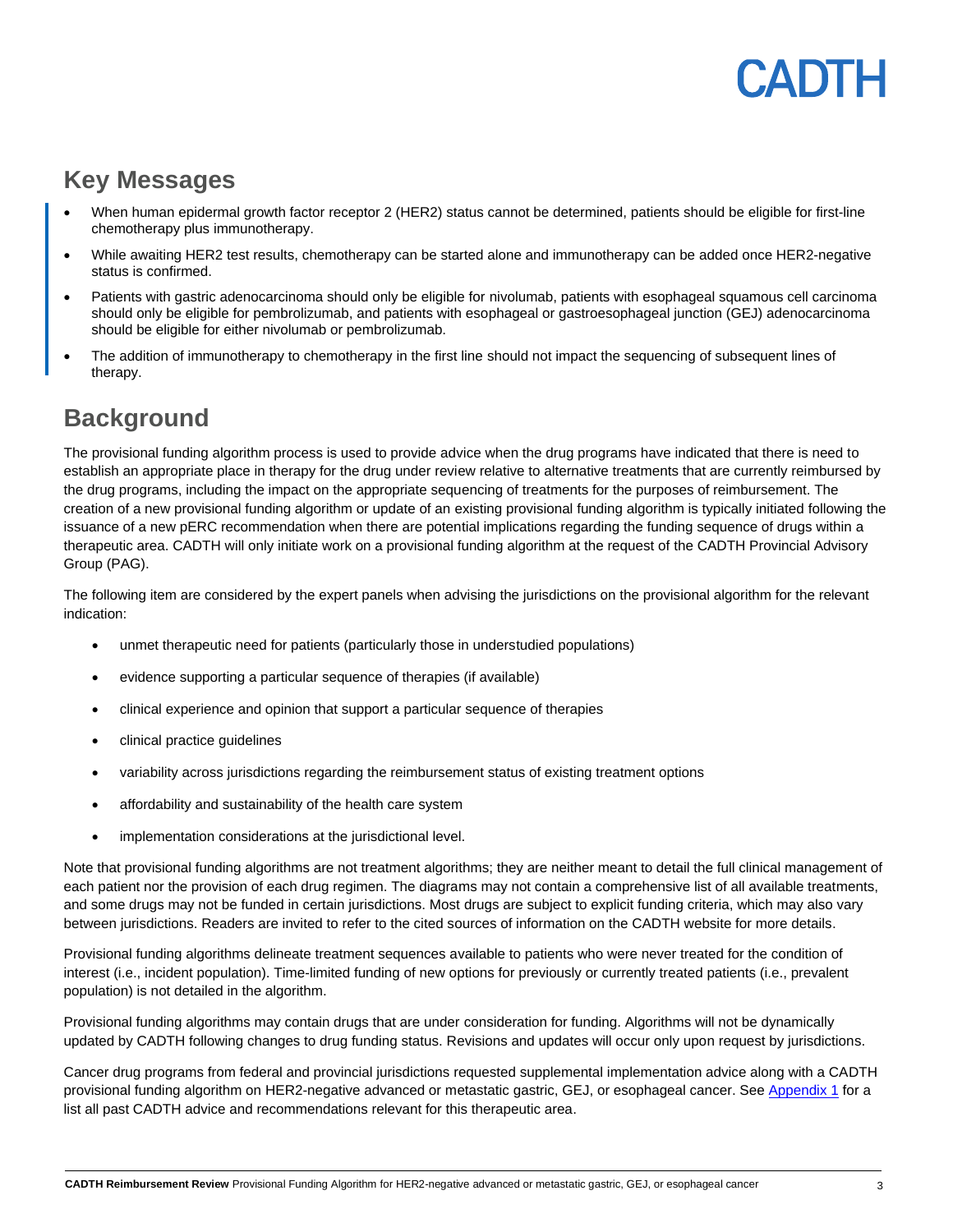## **ANTH**

#### **Implementation Issues**

At the request of the participating drug programs, CADTH convened a panel of Canadian clinical experts to provide advice for addressing the outstanding implementation issues as follows:

- 1. Immunotherapy in the advanced or metastatic setting for patients with disease of unknown HER2 status
- 2. Selection of immunotherapy in the advanced or metastatic setting based on disease site and histology
- 3. Sequencing of therapies in second and subsequent lines following first-line immunotherapy in the advanced or metastatic setting

### **Consultation Process and Objectives**

The implementation advice panel comprised 4 specialists in Canada with expertise in the diagnosis and management of patients with gastric, GEJ, and esophageal cancer, representatives from public drug programs, and a panel chair. The objective of the panel was to provide advice to the participating drug programs regarding the implementation issues noted in the Background section. A consensus-based approach was used, and input from stakeholders was solicited using questionnaires. Stakeholders including patient and clinician groups and pharmaceutical manufacturers, and public drug programs were invited to provide input in advance of the meeting.

The advice presented in this report has been developed based on the experience and expertise of the implementation advice panel members and, as such, represents experience-informed opinion; it is not necessarily based on evidence.

### **Advice on Funding Algorithm**

#### **Summary of Implementation Advice**

Implementation advice regarding the optimal sequencing of treatments is summarized in **Error! Reference source not found.**. For each implementation issue, a summary of the relevant panel discussion is provided for additional context.

#### **Table 1: Summary of Advice for Addressing Implementation Issues**

| <b>Issue</b>                                                                                               | <b>Advice</b>                                                                                                                                                                                                                                                                                                                                                                                                                                                                                                                                                                                                                                                                                                  | <b>Rationale</b>                                                                                                                                                                                                                                                                                                                                                                                                                                                                                                                                                                                                                                                                                                                                                                                                                                                                                                                                   |
|------------------------------------------------------------------------------------------------------------|----------------------------------------------------------------------------------------------------------------------------------------------------------------------------------------------------------------------------------------------------------------------------------------------------------------------------------------------------------------------------------------------------------------------------------------------------------------------------------------------------------------------------------------------------------------------------------------------------------------------------------------------------------------------------------------------------------------|----------------------------------------------------------------------------------------------------------------------------------------------------------------------------------------------------------------------------------------------------------------------------------------------------------------------------------------------------------------------------------------------------------------------------------------------------------------------------------------------------------------------------------------------------------------------------------------------------------------------------------------------------------------------------------------------------------------------------------------------------------------------------------------------------------------------------------------------------------------------------------------------------------------------------------------------------|
| Immunotherapy in the advanced or<br>metastatic setting for patients with<br>disease of unknown HER2 status | The panel noted that some patients<br>with advanced or metastatic<br>gastroesophageal cancer, especially<br>those with esophageal adenocarcinoma<br>not involving the GEJ and those with<br>recurrent disease, may have disease<br>with unknown HER2 status. While<br>awaiting patients' HER2 test results, the<br>panel advised that chemotherapy can<br>be started alone and immunotherapy<br>can be added upon confirmation of<br>HER2-negative status. If HER2 status<br>cannot be determined (e.g., rare<br>occurrence that sufficient tissue cannot<br>be obtained for HER2 testing), the<br>panel advised that patients with<br>unknown HER2 status should be<br>eligible for concurrent immunotherapy. | In the CheckMate 649 trial of nivolumab plus<br>chemotherapy, the eligibility criteria specified<br>patients with "no known HER2-positive<br>status". Approximately 40% of the study<br>population had a cancer with unknown<br>HER2 status, balanced across treatment<br>arms. <sup>1</sup> Based on observations in clinical<br>practice, patients with unknown HER2 status<br>are most likely to be HER2-negative<br>(approximately 20% HER2 positivity rate).<br>The panel noted that patients with<br>unrecognized HER2-positive disease may<br>benefit from the addition of immunotherapy.<br>The preliminary results of the phase III<br>KEYNOTE-811 trial, which compares<br>pembrolizumab to placebo in patients with<br>HER2-positive metastatic gastric and GEJ<br>cancer, indicated that the addition of<br>pembrolizumab to chemotherapy and<br>trastuzumab was associated with an<br>increased objective response rate. <sup>2</sup> |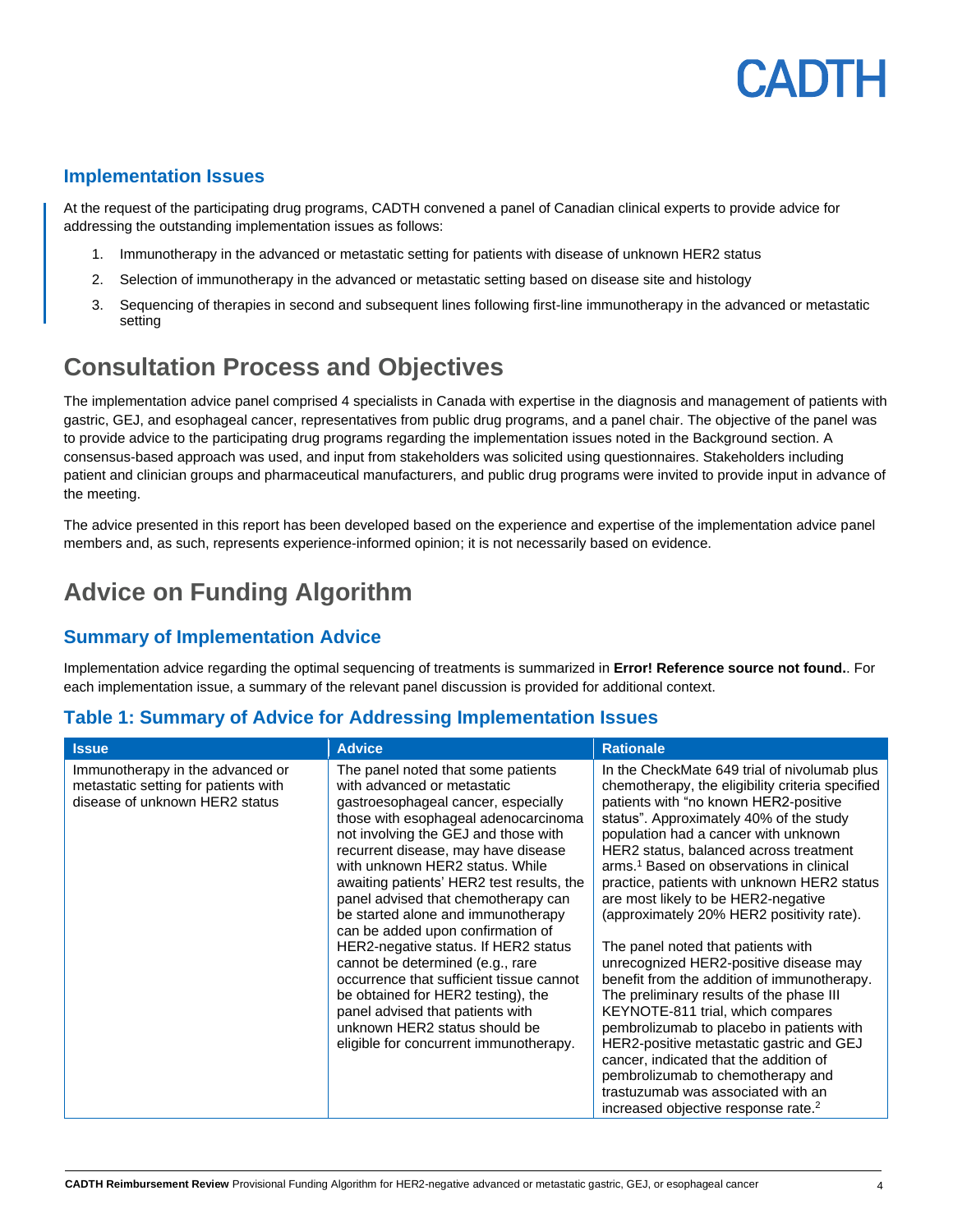| Selection of immunotherapy in the<br>advanced or metastatic setting based<br>on disease site and histology                               | The panel advised that patients with<br>gastric adenocarcinoma should only be<br>eligible for nivolumab.<br>The panel advised that patients with<br>esophageal squamous cell carcinoma<br>should only be eligible for<br>pembrolizumab.<br>The panel advised that patients with<br>esophageal or GEJ adenocarcinoma<br>should be eligible for either nivolumab<br>or pembrolizumab. The panel indicated<br>that the Siewert classification can be<br>difficult to ascertain in routine clinical<br>practice and advised that Siewert<br>classification should not have to be<br>reported to access immunotherapy for<br>GEJ adenocarcinoma. | The CheckMate 649 trial for nivolumab<br>included patients with gastric, GEJ, and<br>esophageal adenocarcinoma. <sup>1</sup> The<br>KEYNOTE-590 trial for pembrolizumab<br>included patients with esophageal<br>carcinoma and GEJ adenocarcinoma<br>(Siewert type I only). $3$ |
|------------------------------------------------------------------------------------------------------------------------------------------|---------------------------------------------------------------------------------------------------------------------------------------------------------------------------------------------------------------------------------------------------------------------------------------------------------------------------------------------------------------------------------------------------------------------------------------------------------------------------------------------------------------------------------------------------------------------------------------------------------------------------------------------|--------------------------------------------------------------------------------------------------------------------------------------------------------------------------------------------------------------------------------------------------------------------------------|
| Sequencing of therapies in second and<br>subsequent lines following first-line<br>immunotherapy in the advanced or<br>metastatic setting | The panel noted that the addition of<br>immunotherapy to chemotherapy for<br>the first-line treatment of advanced or<br>metastatic gastric adenocarcinoma,<br>GEJ adenocarcinoma, or esophageal<br>carcinoma should not impact the<br>sequencing of subsequent lines of<br>therapy.                                                                                                                                                                                                                                                                                                                                                         | At the biological level, immunotherapy<br>checkpoint inhibition and vascular<br>endothelial growth factor inhibition can work<br>synergistically via multiple possible<br>mechanisms.                                                                                          |

GEJ = gastroesophageal junction; HER2 = human epidermal growth factor receptor 2

#### **Panel Discussion**

#### *Immunotherapy in the advanced or metastatic setting for patients with disease of unknown HER2 status*

The panel described the circumstances in which HER2 testing is conducted in the advanced or metastatic setting. It was noted that reflexive HER2 testing is not consistently available for all gastroesophageal cancers at initial diagnosis, particularly for esophageal cancers and earlier stages of cancer. For some patients with recurrent disease, HER2 testing must be requested.

The panel discussed the benefit of reflexive HER2 testing of all stages of gastroesophageal cancer at initial diagnosis. There was concern among the panelists about delays associated with testing, where immunohistochemistry (IHC) could take approximately 10 business days and equivocal findings from IHC testing would require additional time for fluorescence in situ hybridization (FISH) testing. The panel shared some observations from routine clinical practice to support reflexive testing at all stages. First, the rate of subsequent disease recurrence in this cancer type when treated in the curative intent setting is generally 50% or higher. Second, many patients with advanced or metastatic gastroesophageal cancer have a significant symptom burden and are at risk of rapid clinical deterioration. Lastly, there may be some cases where testing is not feasible (e.g., diagnostic tissue sample is insufficient for HER2 testing and there is no appropriate way to obtain further tissue).

There was consensus among the panelists that there is evidence to support the use of immunotherapy in patients waiting for HER2 status confirmation or with disease of unknown HER2 status. The panel cited evidence from the pivotal study of nivolumab, the CheckMate 649 trial, to support the use of immunotherapy in patients with disease of unknown HER2 status. First, in the CheckMate 649 trial of nivolumab plus chemotherapy, the eligibility criteria specified that patients were eligible if they had "no known HER2 positive status".<sup>1</sup> As a result, approximately 40% of the study population had disease of unknown or not reported HER2 status and this population was balanced across treatment arms.<sup>1</sup> As the population with disease of unknown HER2 status was included and studied in this trial, the panel considers patients with disease of unknown HER2 status eligible for concurrent nivolumab in routine clinical practice. To further support the use of immunotherapy in patients with disease of unknown HER2 status, the panel also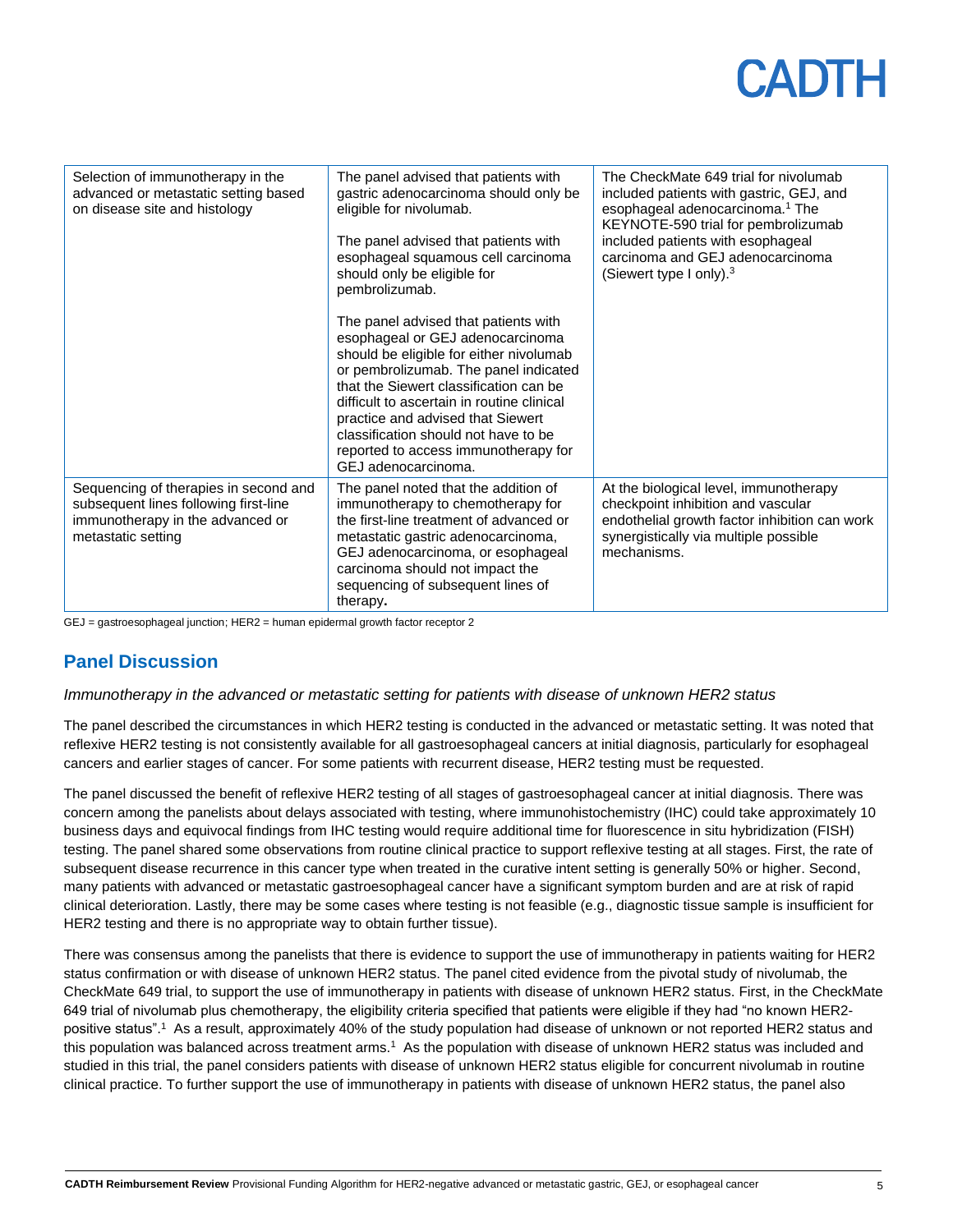discussed that patients with disease of unknown HER2 status are more likely to be HER2-negative than positive (approximately 20% HER2 positivity rate).

In the event the patient has unrecognized HER2-positive disease, the panel noted that this group of patients would likely still clinically benefit from immunotherapy. The panel cited the preliminary results of the phase III KEYNOTE-811 trial, which compares pembrolizumab to placebo in patients with HER2-positive metastatic gastric and GEJ cancer. The addition of pembrolizumab to chemotherapy and trastuzumab was associated with a 22.7% (95% confidence interval, 11.2% to 33.7%;  $P = 0.00006$ ) increase in objective response rate, an improved disease control rate, and an improved complete response rate. $^2$ 

If patients were to be eligible to receive immunotherapy while waiting for HER2 test results, the panel would be concerned about losing access to trastuzumab therapy for patients with HER2-positive disease. Additionally, the panel showed concern over the potential difficulty of switching therapies without progression and the possibility of limiting treatment options in the future.

#### *Selection of immunotherapy in the advanced/metastatic setting based on disease site and histology*

Patients with squamous cell carcinoma of the esophagus should be eligible for pembrolizumab and not nivolumab, as only the pembrolizumab pivotal trial (KEYNOTE-590) included patients with squamous cell carcinoma of the esophagus. The panel agreed that patients with gastric adenocarcinoma should be eligible for nivolumab and not pembrolizumab, as only the nivolumab pivotal trial (CheckMate 649) included patients with gastric adenocarcinoma.

Citing the pivotal trials, the panel agreed that there is no evidence to support the use of pembrolizumab or nivolumab over the other in patients with esophageal or GEJ adenocarcinoma, aside from Siewert type II and III GEJ adenocarcinomas being studied in the pivotal nivolumab trial (CheckMate 649) only. Patients with esophageal adenocarcinoma or GEJ adenocarcinoma should be eligible for either pembrolizumab or nivolumab.

There was concern among the panelists on using the Siewert classification to determine eligibility for immunotherapy. The Health Canada indication and the CADTH recommendation for pembrolizumab in this setting specify Siewert type I GEJ adenocarcinomas. Per the panel, an accurate Siewert classification can only be made on gross pathological assessment of a surgical resection specimen and for patients with intact primary cancers, the information available to a medical oncologist based on radiography and upper endoscopy operative reports may make it impossible to determine the exact Siewert classification of a GEJ cancer. Given the difficulty of ascertaining Siewert classification and the inclusion of patients with GEJ adenocarcinoma with all Siewert types in the pivotal nivolumab trial (Checkmate 649)<sup>1</sup>, the panel indicated that it may be prudent to use nivolumab in patients with GEJ adenocarcinoma. However, the panel confirmed that in terms of the funding algorithm, it is appropriate for patients with GEJ adenocarcinoma to be eligible for either pembrolizumab or nivolumab based on the clinical judgment of the treating physician.

#### *Sequencing of therapies in second and subsequent lines following first-line immunotherapy in the advanced or metastatic setting*

The panel indicated there would be no downstream impact on sequencing of therapies in subsequent lines as the mechanism of action of immunotherapy does not overlap with the downstream options. Aligning with the stakeholder feedback, the panelists agreed that there was emerging data to suggest that patients who receive ramucirumab and paclitaxel may have better outcomes if they received prior treatment with an immune checkpoint inhibitor.<sup>4,5</sup> The panel considered this data to be consistent with the expectation that at a biologic level, vascular endothelial growth factor inhibition and immunotherapy checkpoint inhibition can work synergistically via multiple possible mechanisms.

#### *Other remarks*

The panelists emphasized programmed death-ligand 1 (PD-L1) combined positive score (CPS) cut-offs should not guide access to nivolumab and pembrolizumab. The panel agreed there is not sufficient data to preclude any patient from receiving therapy based on CPS, and CPS should only be used in consultations with the patients when available and at the discretion of the treating clinician. In the KEYNOTE-590 and CheckMate 649 trials, overall survival was statistically significantly improved with the addition of immunotherapy regardless of PD-L1 expression. In Checkmate 649, the results showing that the population with a CPS of less than 5 may not gain an overall survival benefit was an unplanned post hoc exploratory analysis, and thus is only hypothesis generating.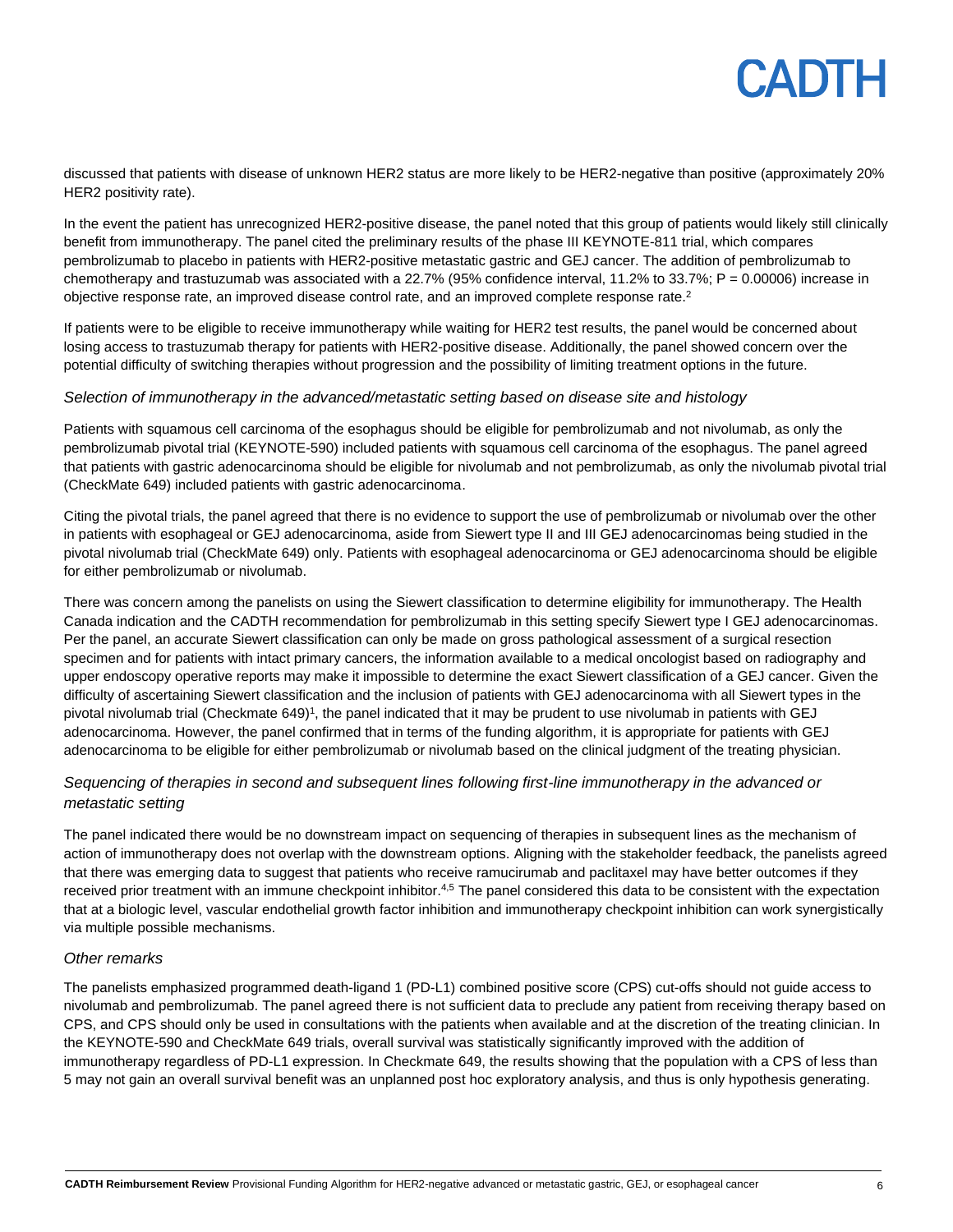### CADIH

#### **Provisional Funding Algorithm**

#### **Figure 1: Provisional Funding Algorithm Diagram for HER2-Negative Advanced or Metastatic Gastric, GEJ, or Esophageal Cancer**



GEJ = gastroesophageal junction; pt = platinum; pCPA = pan-Canadian Pharmaceutical Alliance

#### Notes:

- For gastric cancer, nivolumab is the only immunotherapy indicated in the first line.
- For squamous cell carcinoma of the esophagus, pembrolizumab is the only immunotherapy indicated in the first line.
- Ramucirumab plus paclitaxel is indicated for gastric cancer or GEJ adenocarcinoma after prior chemotherapy.
- Trifluridine-tipiracil is indicated for gastric cancer or GEJ adenocarcinoma previously treated with at least two prior lines of chemotherapy including a fluoropyrimidine, a platinum, and either a taxane or irinotecan.

**Error! Reference source not found.** depicts the provisional funding algorithm proposed by the panel. Note that this diagram is a summary representation of the drug funding options for the condition of interest. It is not a treatment algorithm; it is neither meant to detail the full clinical management of each patient nor the provision of each drug regimen. The diagram may not contain a comprehensive list of all available treatments, and some drugs may not be funded in certain provinces. All drugs are subject to explicit funding criteria, which may also vary between provinces. Readers are invited to refer to the individual drug entries on the CADTH website for more details.

#### First-line setting

In the first-line setting, both nivolumab and pembrolizumab are under review for funding. HER2-negative patients who have not received prior adjuvant nivolumab or have completed adjuvant nivolumab 6 or more months ago may receive nivolumab or pembrolizumab in combination with fluoropyridine- and platinum-based chemotherapy when funded, depending on the disease site and histology. Nivolumab is the only immunotherapy indicated for gastric adenocarcinoma and pembrolizumab is the only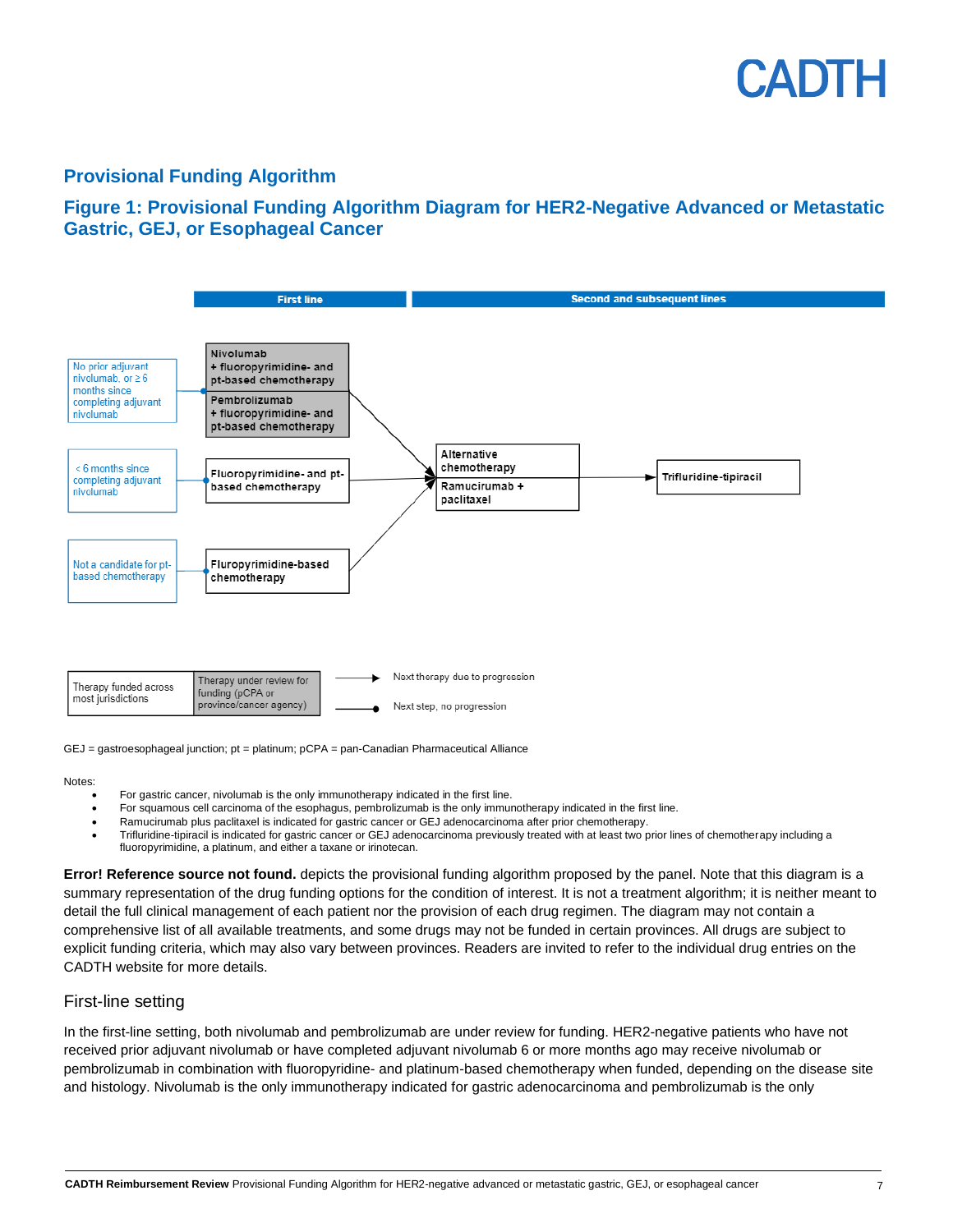

immunotherapy indicated for esophageal squamous cell carcinoma. Both pembrolizumab and nivolumab are indicated for esophageal and GEJ adenocarcinoma.

Patients with less than 6 months since completing adjuvant nivolumab may be treated with fluoropyrimidine- and platinum-based chemotherapy in the first line. Patients who are not candidates for platinum-based chemotherapy may be treated with fluoropyrimidine-based chemotherapy in the first line.

#### Second and subsequent settings

Patient who receive treatment in the first-line setting as described above can receive ramucirumab with paclitaxel or an alternative chemotherapy in the second line setting. Ramucirumab and paclitaxel in the second line is only indicated for patients with gastric cancer or GEJ adenocarcinoma.

<span id="page-7-0"></span>In subsequent lines, trifluridine-tipiracil is indicated for patients with gastric cancer or metastatic GEJ adenocarcinoma who have been previously treated with at least 2 prior lines of chemotherapy, including a fluoropyrimidine, a platinum, and either a taxane or irinotecan.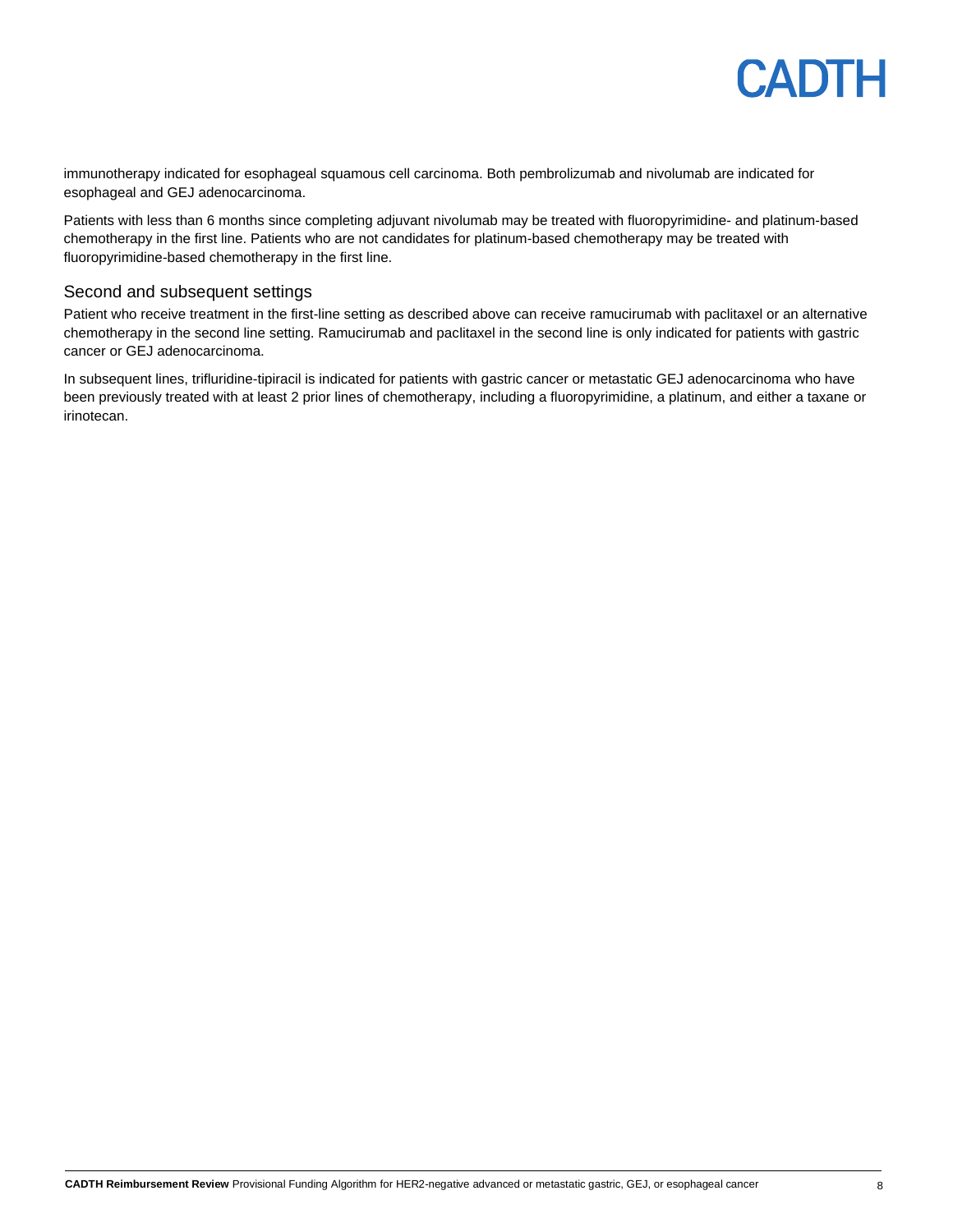### **Appendix 1: Past CADTH Advice and Recommendations**

#### **Table 2: Relevant CADTH Recommendations**

| <b>Generic name</b>          | Date of        | <b>Recommendation<sup>a</sup></b>                                                                                                                                                                                                                                                                                                                                                                                                                                                                                                                                |
|------------------------------|----------------|------------------------------------------------------------------------------------------------------------------------------------------------------------------------------------------------------------------------------------------------------------------------------------------------------------------------------------------------------------------------------------------------------------------------------------------------------------------------------------------------------------------------------------------------------------------|
| (brand name)                 | recommendation |                                                                                                                                                                                                                                                                                                                                                                                                                                                                                                                                                                  |
| Nivolumab (Opdivo)<br>PC0259 | March 22, 2022 | The pan-Canadian Oncology Drug Review Expert Review Committee (pERC)<br>recommends that nivolumab in combination with fluoropyrimidine- and platinum-<br>containing chemotherapy be reimbursed for the first-line treatment of adult<br>patients with HER2-negative advanced or metastatic gastric, gastroesophageal<br>junction or esophageal adenocarcinoma only if the following conditions are met:                                                                                                                                                          |
|                              |                | Previously untreated, HER2-negative, advanced/metastatic GC/GEJC/EC<br>$\bullet$<br>with histologically confirmed predominant adenocarcinoma<br>Good performance status<br>$\bullet$                                                                                                                                                                                                                                                                                                                                                                             |
|                              |                | No contraindications to immunotherapy or uncontrolled CNS metastases<br>$\bullet$<br>Assessment for renewal based on clinical/radiographic evaluation every 2 to<br>$\bullet$<br>4 months                                                                                                                                                                                                                                                                                                                                                                        |
|                              |                | Maximum of 24 months of treatment<br>$\bullet$<br>Prescribed in combination with fluoropyrimidine- and platinum-containing<br>$\bullet$<br>chemotherapy                                                                                                                                                                                                                                                                                                                                                                                                          |
|                              |                | A reduction in price<br>$\bullet$<br>Feasibility of adoption must be addressed (magnitude of budget impact)<br>$\bullet$                                                                                                                                                                                                                                                                                                                                                                                                                                         |
|                              |                | Optimal sequencing guidance:                                                                                                                                                                                                                                                                                                                                                                                                                                                                                                                                     |
|                              |                | For patients whose disease has unknown HER2 status, pERC considered it<br>$\bullet$<br>appropriate for these patients to begin chemotherapy alone and add<br>nivolumab upon confirmation of HER2-negative status.<br>pERC noted that for the treatment of advanced or metastatic<br>$\bullet$<br>gastroesophageal cancers, only pembrolizumab would be used for squamous<br>cell cancers and only nivolumab would be used for gastric cancers.<br>pERC did not expect the place in therapy for drugs currently reimbursed in<br>$\bullet$                        |
|                              |                | subsequent lines to be affected by reimbursement of nivolumab for this<br>indication, aside from a small percentage of patients who may receive<br>retreatment with nivolumab.                                                                                                                                                                                                                                                                                                                                                                                   |
|                              |                | The CheckMate-649 trial excluded patients with a history of receiving an anti-<br>$\bullet$<br>PD-1, anti-PD-L1, or anti-PD-L2 therapy, or an agent directed to another co-<br>inhibitory T-cell receptor. pERC agreed with the clinical experts that it may be<br>reasonable to re-treat patients who received prior adjuvant therapy with a PD-<br>1, PD-L1, or PDL2 inhibitor with nivolumab plus chemotherapy in the<br>advanced or metastatic setting, if there was a disease-free interval of 6<br>months or greater after completion of adjuvant therapy. |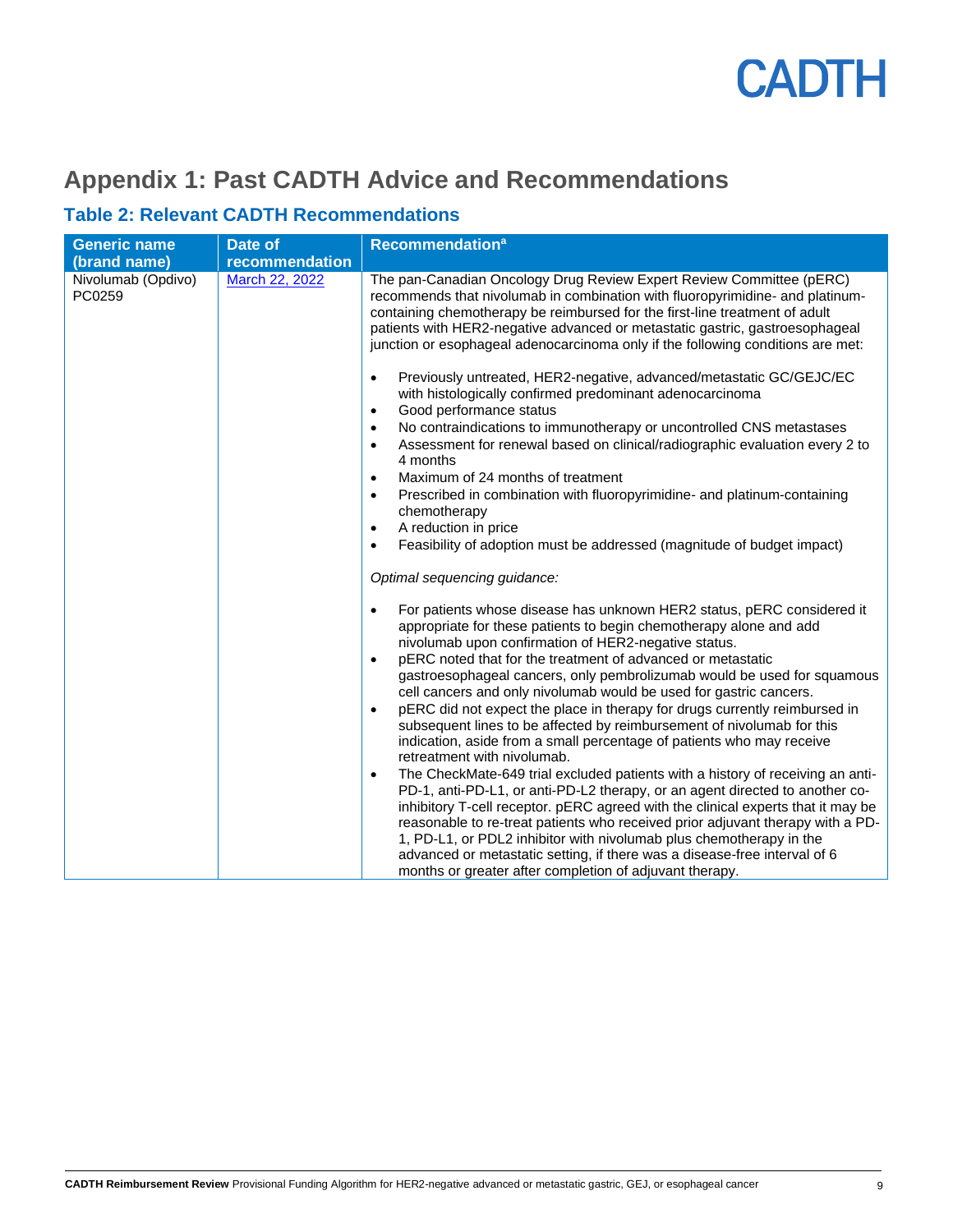| Nivolumab (Opdivo)<br>PC0253       | <b>January 26, 2022</b> | pERC recommends that nivolumab be reimbursed for the adjuvant treatment of<br>completely resected esophageal or GEJ cancer in patients who have residual<br>pathologic disease following prior neoadjuvant chemoradiotherapy only if the<br>following conditions are met:                                                                                                                                                                                                                                                                                                                                                                                                                                                                                                                                                                                                                                                                                                                      |
|------------------------------------|-------------------------|------------------------------------------------------------------------------------------------------------------------------------------------------------------------------------------------------------------------------------------------------------------------------------------------------------------------------------------------------------------------------------------------------------------------------------------------------------------------------------------------------------------------------------------------------------------------------------------------------------------------------------------------------------------------------------------------------------------------------------------------------------------------------------------------------------------------------------------------------------------------------------------------------------------------------------------------------------------------------------------------|
|                                    |                         | Histologically confirmed predominant adenocarcinoma or squamous cell<br>$\bullet$<br>carcinoma of esophagus or GEJ<br>Completed neoadjuvant CRT<br>$\bullet$<br>Complete resection of the tumour<br>$\bullet$<br>Residual pathologic disease with a tumour and node classification status of<br>$\bullet$<br>ypT1 or ypN1, at minimum<br>Good performance status<br>$\bullet$<br>Treatment with nivolumab initiated within 4 to 16 weeks of complete resection<br>$\bullet$<br>Assessed for renewal by treating physician with diagnostic imaging every 3 to<br>$\bullet$<br>6 months                                                                                                                                                                                                                                                                                                                                                                                                          |
|                                    |                         | Maximum of equivalent of 1 year of treatment<br>$\bullet$<br>Should not be used in combination with other adjuvant anti-cancer drugs<br>$\bullet$<br>A reduction in price<br>$\bullet$<br>Feasibility of adoption must be addressed (magnitude of and uncertainty in<br>$\bullet$<br>budget impact)                                                                                                                                                                                                                                                                                                                                                                                                                                                                                                                                                                                                                                                                                            |
|                                    |                         | Optimal sequencing guidance:                                                                                                                                                                                                                                                                                                                                                                                                                                                                                                                                                                                                                                                                                                                                                                                                                                                                                                                                                                   |
|                                    |                         | The clinical experts consulted by CADTH highlighted that nivolumab would<br>$\bullet$<br>represent the new standard of care for adjuvant therapy for patients who do<br>not achieve a pathologic complete response following neoadjuvant<br>chemoradiotherapy, as nivolumab is the first adjuvant therapy based on<br>phase III trial evidence that has demonstrated a significant disease-free<br>survival benefit. pERC agreed with the clinical experts that the future<br>treatment paradigm will be impacted if pembrolizumab and/or nivolumab are<br>funded in the first-line metastatic setting.<br>pERC agreed with the clinical experts that patients who receive nivolumab in<br>$\bullet$<br>the adjuvant setting may be rechallenged or retreated with a PD-1 or PD-L1<br>inhibitor in the locally advanced or metastatic setting if the patient<br>experiences a disease recurrence after a disease-free interval of 6 months or<br>greater after completion of adjuvant therapy. |
| Pembrolizumab<br>(Keytruda) PC0250 | December 20, 2021       | pERC recommends that pembrolizumab in combination with platinum and<br>fluoropyrimidine-based chemotherapy be reimbursed for the first-line treatment of<br>adult patients with locally advanced unresectable or metastatic carcinoma of the<br>esophagus or HER2-negative adenocarcinoma of the esophagogastric junction<br>(tumour centre 1 cm to 5 cm above the gastric cardia) only if the following<br>conditions are met:                                                                                                                                                                                                                                                                                                                                                                                                                                                                                                                                                                |
|                                    |                         | Histologically or cytologically confirmed locally advanced unresectable or<br>$\bullet$<br>metastatic adenocarcinoma or squamous cell carcinoma of the esophagus, or<br>advanced or metastatic Siewert type I adenocarcinoma of the GEJ<br>ECOG performance status of 0 or 1<br>$\bullet$<br>No history of receiving anti-PD-1, anti-PD-L1, or anti-PD-L2 therapies, or an<br>$\bullet$<br>agent directed to another co-inhibitory T-cell receptor (see optimal<br>sequencing guidance below)<br>Assessment based on clinical/radiographic evaluation every 9 weeks<br>$\bullet$<br>Maximum of 24 months of treatment<br>٠<br>Prescribed in combination with fluoropyrimidine- and platinum-containing<br>٠<br>chemotherapy<br>A reduction in price<br>$\bullet$<br>Feasibility of adoption must be addressed (magnitude of budget impact)<br>$\bullet$                                                                                                                                        |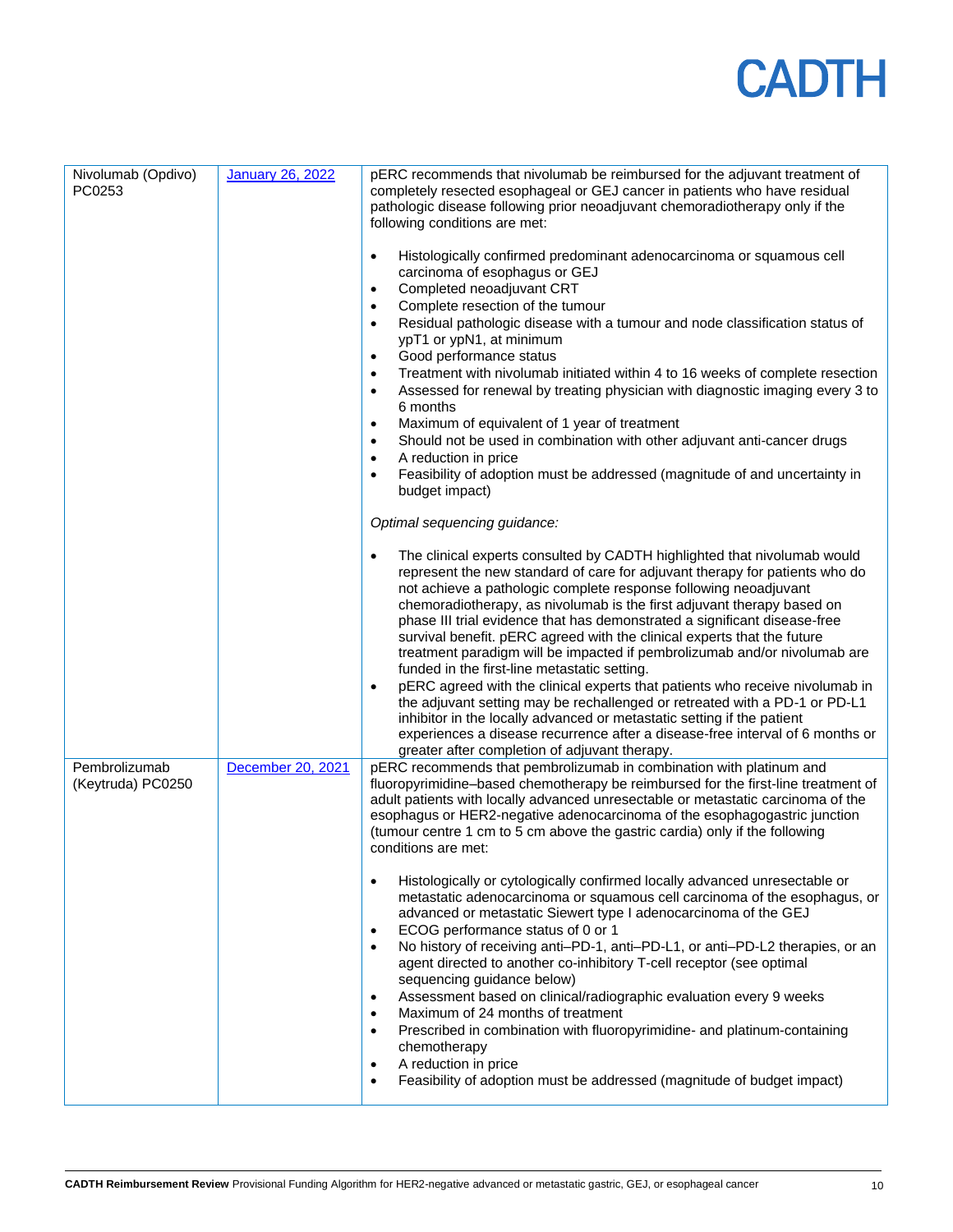|                                               |                  | Optimal sequencing guidance:                                                                                                                                                                                                                                                                                                                                                                                                                                                                                                                                                                                                                                                                                                                                                                                |
|-----------------------------------------------|------------------|-------------------------------------------------------------------------------------------------------------------------------------------------------------------------------------------------------------------------------------------------------------------------------------------------------------------------------------------------------------------------------------------------------------------------------------------------------------------------------------------------------------------------------------------------------------------------------------------------------------------------------------------------------------------------------------------------------------------------------------------------------------------------------------------------------------|
|                                               |                  | pERC agreed with the clinical experts consulted by CADTH that adding<br>$\bullet$<br>pembrolizumab in the first-line setting would not cause a shift in the<br>sequencing of therapies because pembrolizumab is not standard of care in<br>Canada.<br>KEYNOTE-590 excluded patients with a history of receiving anti-PD-1, anti-<br>$\bullet$<br>PD-L1, or anti-PD-L2 therapies. pERC agreed with the clinical experts<br>consulted by CADTH that it may be reasonable to re-treat patients who<br>received prior adjuvant therapy with a PD-1, PD-L1, or PD-L2 inhibitor with<br>pembrolizumab plus platinum and fluoropyrimidine-based chemotherapy in<br>the locally advanced or metastatic setting, if there was a disease-free interval<br>of 6 months or greater after completion of adjuvant therapy |
| Ramucirumab<br>(Cyramza) PC0059               | October 29, 2015 | pERC recommends funding ramucirumab in combination with paclitaxel,<br>conditional on its cost-effectiveness being improved to an acceptable level.<br>Funding should be for the treatment of patients with advanced or metastatic<br>gastric cancer or GEJ adenocarcinoma with ECOG PS of 1 or 2 and with disease<br>progression following first-line chemotherapy.                                                                                                                                                                                                                                                                                                                                                                                                                                        |
|                                               |                  | Optimal sequencing guidance                                                                                                                                                                                                                                                                                                                                                                                                                                                                                                                                                                                                                                                                                                                                                                                 |
|                                               |                  | pERC noted that first-line treatment of advanced or metastatic gastric cancer or<br>GEJ adenocarcinoma includes chemotherapy, typically with a fluoropyrimidine<br>and a platinum. After failure of first-line therapy in patients who maintain an ECOG<br>performance status of 0 to 2, the Committee noted that, based on the opinion of<br>the Clinical Guidance Panel, treatment with taxanes (docetaxel, paclitaxel) and<br>irinotecan-based chemotherapy has demonstrated modest improvements in<br>survival when compared with best supportive care (i.e., difference in median<br>overall survival up to 1.6 months); however, there remains a large unmet need for<br>more effective therapies.                                                                                                    |
| Trifluridine-Tipiracil<br>(Lonsurf)<br>PC0197 | March 24, 2020   | pERC recommends funding trifluridine-tipiracil (Lonsurf) in combination with best<br>supportive care for the treatment of adult patients with metastatic gastric cancer or<br>adenocarcinoma of the gastroesophageal junction, who have been previously<br>treated with at least two prior lines of chemotherapy including a fluoropyrimidine, a<br>platinum, and either a taxane or irinotecan and if appropriate, with HER2/ neu-<br>targeted therapy, conditional on cost-effectiveness being improved to an<br>acceptable level.                                                                                                                                                                                                                                                                        |
|                                               |                  | Optimal sequencing guidance                                                                                                                                                                                                                                                                                                                                                                                                                                                                                                                                                                                                                                                                                                                                                                                 |
|                                               |                  | pERC agreed with the CGP that the mechanisms of action are different and<br>prior immunotherapy should not influence safety or efficacy of trifluridine-<br>tipiracil. Thus, the results can be applied to patients treated with prior<br>immunotherapy.<br>pERC agreed with the CGP that data reflecting the optimal sequencing of<br>$\bullet$<br>trifluridine-tipiracil and immunotherapy is limited. If patients with High levels of<br>MicroSatellite Instability or deficient MisMatch Repair can access<br>immunotherapy, it should not preclude them from treatment with trifluridine-<br>tipiracil if they are deemed suitable for ongoing treatment given the different<br>mechanisms of action of these treatments.                                                                              |

CGP = clinical guidance panel; CNS = central nervous system; CRT = chemoradiotherapy; ECOG = Eastern Cooperative Oncology Group; EC = esophageal cancer; GC = gastric cancer; GEJ = gastroesophageal junction; HER2 human epidermal growth factor receptor; pERC = pCODR Expert Review Committee; pCODR = pan-Canadian Oncology Drug Review; PD-L1 = programmed death-ligand 1; PD-L2 = programmed death-ligand 2; PD-1 programmed cell death protein 1; ypN1 = pathologic lymph node stage 1; ypT1 = pathologic tumour stage 1.

a Summaries of the reimbursement conditions are provided; for the complete recommendations refer to the final recommendations posted on the CADTH website.